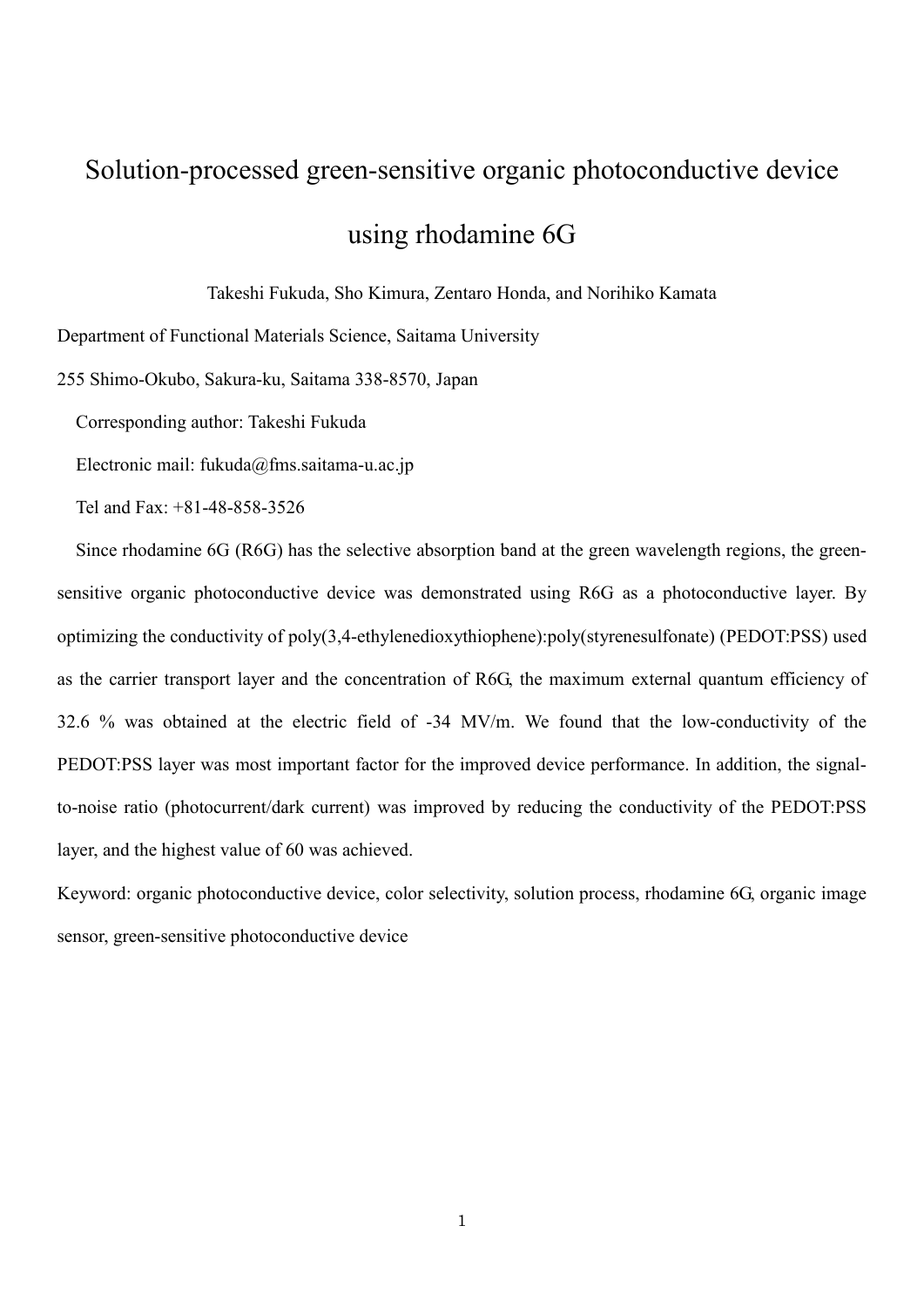## **Introduction**

Since organic devices can be fabricated by the solution process [1,2], organic image sensors have been interested for image sensing applications [3-6]. This is because several organic materials have special advantages over inorganic materials, such as the selective absorption band at the visible wavelength region, the high absorption coefficient, and the possibility of the roll-to-roll printing process [7-10]. Nowadays, the organic image sensor was demonstrated in combination with blue-, green-, and red-sensitive organic photoconductive devices [3]. However, the low-fabrication cost is important factor for practical applications of organic devices, and the solution-processed organic photoconductive devices have been investigated [11-13]. Since the multilayer structure is difficult to fabricate by the solution process, the performance of the solution processed organic photoconductive device is lower than those of a multilayer device fabricated by the thermal evaporation process [7,11].

By now, our previous papers demonstrated improved photoconductive characteristics of the solution-processed blue-sensitive organic device by doping silole derivative in the blue-sensitive polymer [13,14]. In addition, Seo et al. reported the green-sensitive organic photoconductive device fabricated by the thermal evaporation process, and the high-photoconductive characteristics have been already realized [7]. These facts indicate the solution-processed green-sensitive organic photoconductive device has been required for the low-cost organic image sensor. However, little is known about the solution-processed green-sensitive organic photoconductive device.

In this paper, we investigated the greensensitive organic photoconductive device using rhodamine 6G (R6G) with the selective absorption band at the green-wavelength region [15,16]. At first, several kinds of poly(3,4 ethylenedioxythiophene):poly(styrenesulfonate)

(PEDOT:PSS) with different conductivities [17-19] were inserted between the indium tin oxide (ITO) layer and the organic photoconductive layer as a carrier transport layer. Then, we also investigated the relationship between the concentration of R6G in poly(9,9-di-n-octylfluorenyl-2,7-diyl) (PFO) and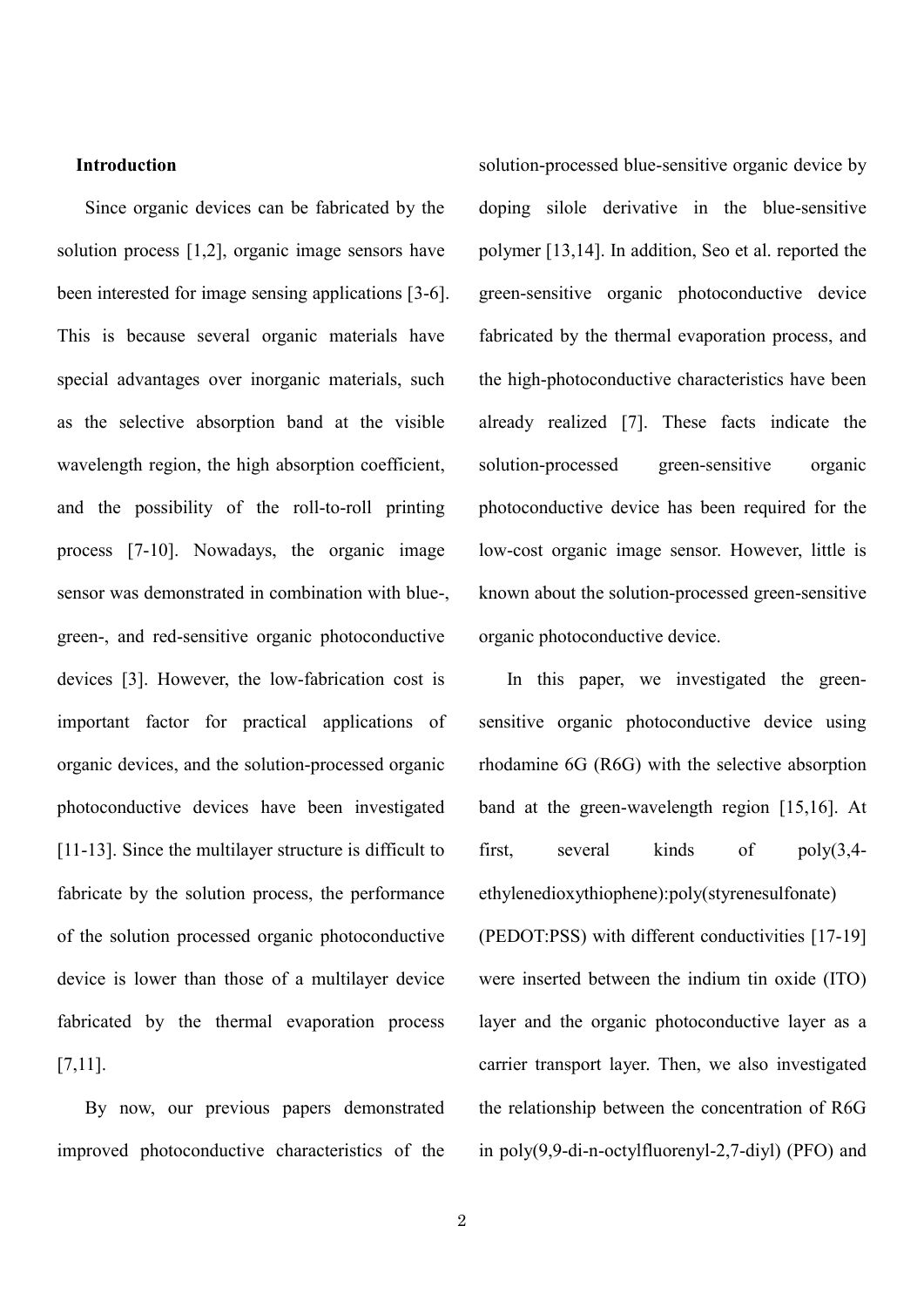the photoconductive characteristics of the greensensitive organic device.

# **Experimental**

A glass substrate covered with the patterned ITO-electrode was ultrasonically cleaned using solvent and deionized water. The thickness of the ITO layer was 150 nm. The ITO-coated glass substrate was then treated with ultraviolet ozone for 20 min just before use.

We used 4 kinds of PEDOT:PSS (P VP CH8000, P VP AI 4083, P HC V4, and PH500). All the PEDOT:PSS were purchased from H.C. Stark. The conductivity, the viscosity, the ratio of PEDOT:PSS, and the work function are summarized in Table 1. The PEDOT:PSS solution was spin-coated at the rotation speed of 6000 rpm for 60 sec in the nitrogen atmosphere. However, the rotation speed was changed as 4500 rpm for only the case of P VP Al 4083 due to the lower viscosity compared to other PEDOT:PSS. Then, the sample was annealed at 140 ℃ for 15 min. In addition, R6G (Aldrich) was used as a green-sensitive organic material, and it was dissolved in chloroform with the concentration of 1 wt%. PFO (Aldrich) was then

also added into the resulting solution. We varied the doping concentration of R6G in PFO in the range from 10 to 80  $\text{wt}\%$ 

After passing through a filter with  $0.45 - \mu m$ diameter holes, the mixed solution was spin-coated at the rotation speed of 1800 rpm for 60 sec in the nitrogen atmosphere. The sample was then annealed at 70 °C for 60 min to remove any residual chloroform. Finally, the Al electrode (100 nm) was thermally evaporated successively on the R6G:PFO layer.

The external quantum efficiency (EQE), defined as the number of output electrons divided by the total number of irradiated photons, was estimated from the measured photocurrent density and the irradiated optical intensity [11]. The current density was measured using a DC voltage current source/monitor (ADCMT, 6241A). In addition, we used the green light-emitting diode (LED) with the center wavelength of 525 nm. The optical intensity of the green LED was  $0.7 \text{ mW/cm}^2$ , and the focus area was almost the same as the device area (3 mm x 3 mm). The photocurrent density was measured while irradiating the green light, and the dark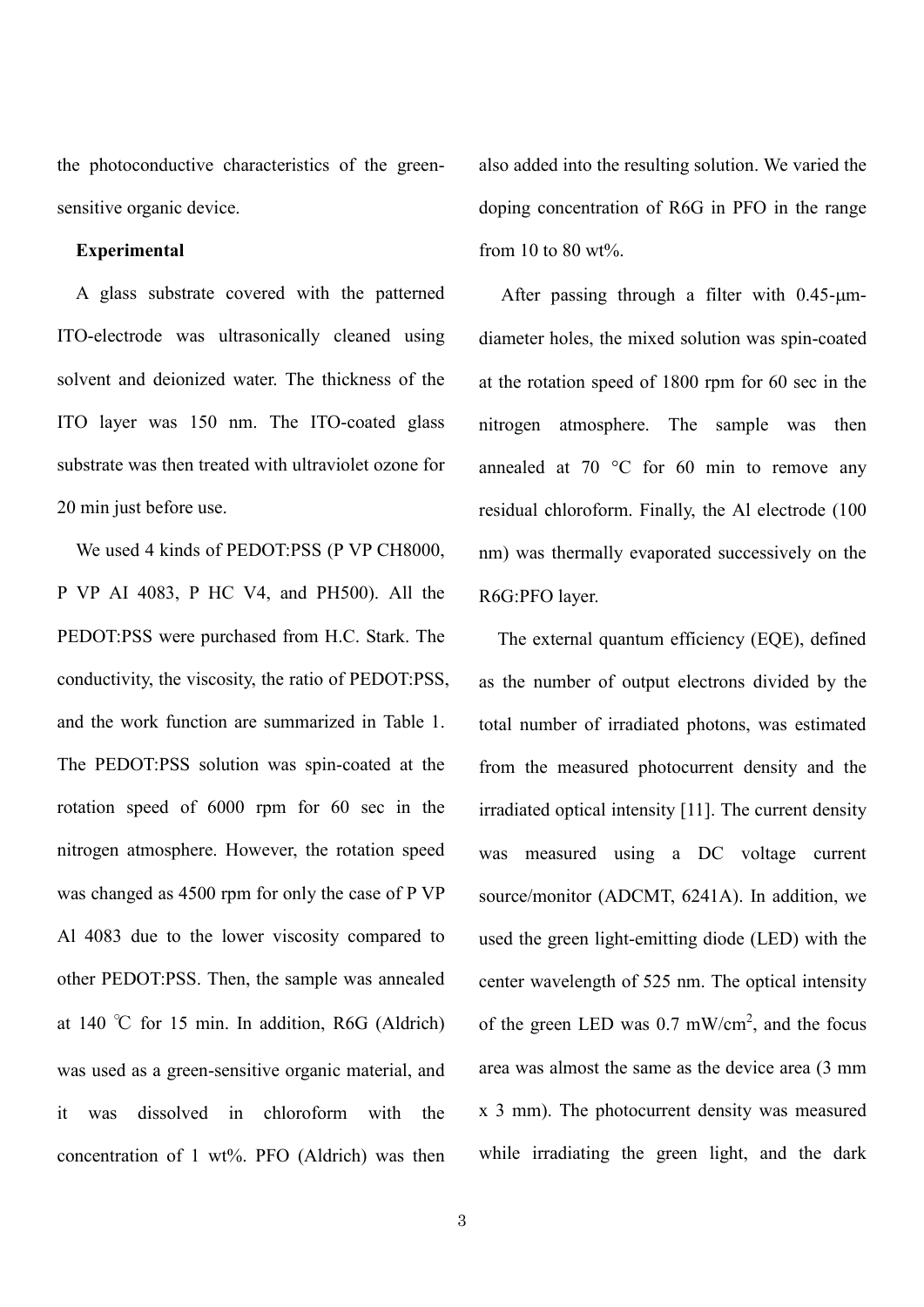current density was measured without irradiating the green light. The photocurrent density was calculated as the dark current density subtracted from the measured current density while irradiating the green light. Furthermore, the signal-to-noise ratio (S/N) was estimated as the photocurrent density divided by the dark current density. The absorption spectra of R6G and PFO neat films were measured using a double-beam ultraviolet/visible spectrophotometer (V-650, JASCO). The absorption coefficient was calculated from the transmittance and the thickness of the organic layer measured using a surface profile meter (Alpha-Step IQ, KLA Tencor). In addition, highest occupied molecular orbital (HOMO) and lowest unoccupied molecular orbital (LUMO) levels were determined by photoelectron spectroscopy (Riken Keiki, AC-3) and the absorption spectrum.

#### **Results and Discussion**

The measured thicknesses of PEDOT:PSS layers were 50, 25, 70, and 25 nm for P VP CH8000, P VP AI 4083, P HC V4, and PH500, respectively. In addition, the thickness of the R6G layer was 130 nm at the concentration of 20 wt%. Figure 1 shows the absorption spectra of R6G and PFO neat films. As clearly shown in Fig. 1, the R6G neat film had a selective absorption band at the green wavelength region. The maximum absorption coefficient was  $3.1 \times 10^5$  cm<sup>-1</sup> at 558 nm, and this value was high enough to absorb the incident light. On the other hand, the PFO neat film had little absorption coefficient at the visible wavelength region. Therefore, most of the incident light was absorbed by R6G while irradiating the green light.

Figures 2(a) and (b) show the photocurrent density while irradiating the green light and the S/N of the organic photoconductive devices with different kinds of PEDOT:PSS, respectively. The concentration of R6G:PFO was fixed 20 wt%, and the structure of the reference device was ITO/R6G:PFO/Al (without PEDOT:PSS).

The larger photocurrent densities were obtained compared to the reference device without the PEDOT:PSS layer when P HC V4 and PH500 were used as the carrier transport layers due to the high conductivity [18,19]. Since work functions of all the PEDOT:PSS layers were almost same, this result indicates the photo-induced carrier efficiently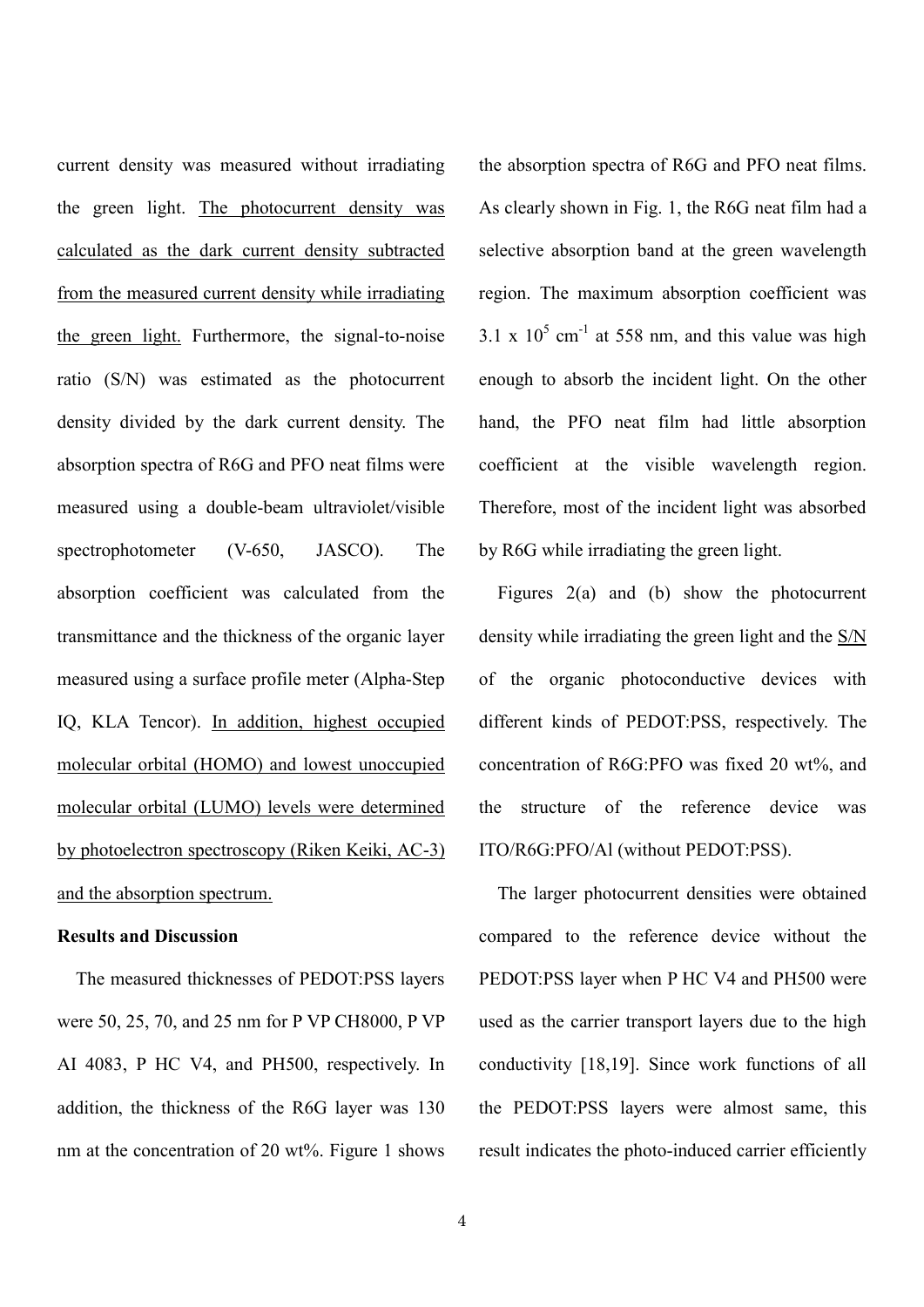moves to the electrode side. In addition, the dark current density decreased with decreasing conductivity of the PEDOT:PSS layer for both sides of positive and negative electric fields. This is because the photo-induced carriers efficiently transport in the PEDOT:PSS layer, and the high current density was obtained when the conductivity of PEDOT:PSS was high. Especially, the lowest dark current density by applying the negative electric field was realized when P VP CH 8000 was used.

Figure 2(b) shows the S/N of the fabricated organic photoconductive devices with different PEDOT:PSS layers. The high-S/N is required for image sensing applications, and it is realized by the reduced dark current density [11]. The highest S/N was realized when P VP CH8000 with the lowest conductivity was used. The maximum S/N was 60 at the electric field of 32 MV/m.

The energy diagram of the fabricated organic photoconductive device is shown in Fig. 3. The work function of the PEDOT:PSS layer (5.0 eV) was placed between the HOMO level of R6G (5.35 eV) and the that of the ITO layer (4.7 eV). Therefore, the large dark current density was observed at the positive bias voltage due to the efficient carrier injection from the ITO layer to the PEDOT:PSS layer [20,21]. On the other hand, the LUMO level of the R6G layer was 3.28 eV, and the large energy gap was formed at the PEDOT:PSS/R6G interface to inject the hole while applying the negative bias voltage. As a result, the low dark current density was realized while applying the negative bias voltage, as shown in Fig. 2(b).

For further improved photoconductive characteristics of the green-sensitive device using R6G, we investigated the concentration dependence of the R6G:PFO layer on the device performances. Here, P VP CH8000 was used as the carrier transport layer, and P VP CH8000 showed the highest photocurrent density (Fig 2). Figures  $4(a)$ and (b) show the photocurrent and the dark current densities of the organic photoconductive devices with different concentrations of R6G:PFO. The internal field was formed by irradiating the green light, and the photocurrent density-voltage characteristic shifts toward the positive electric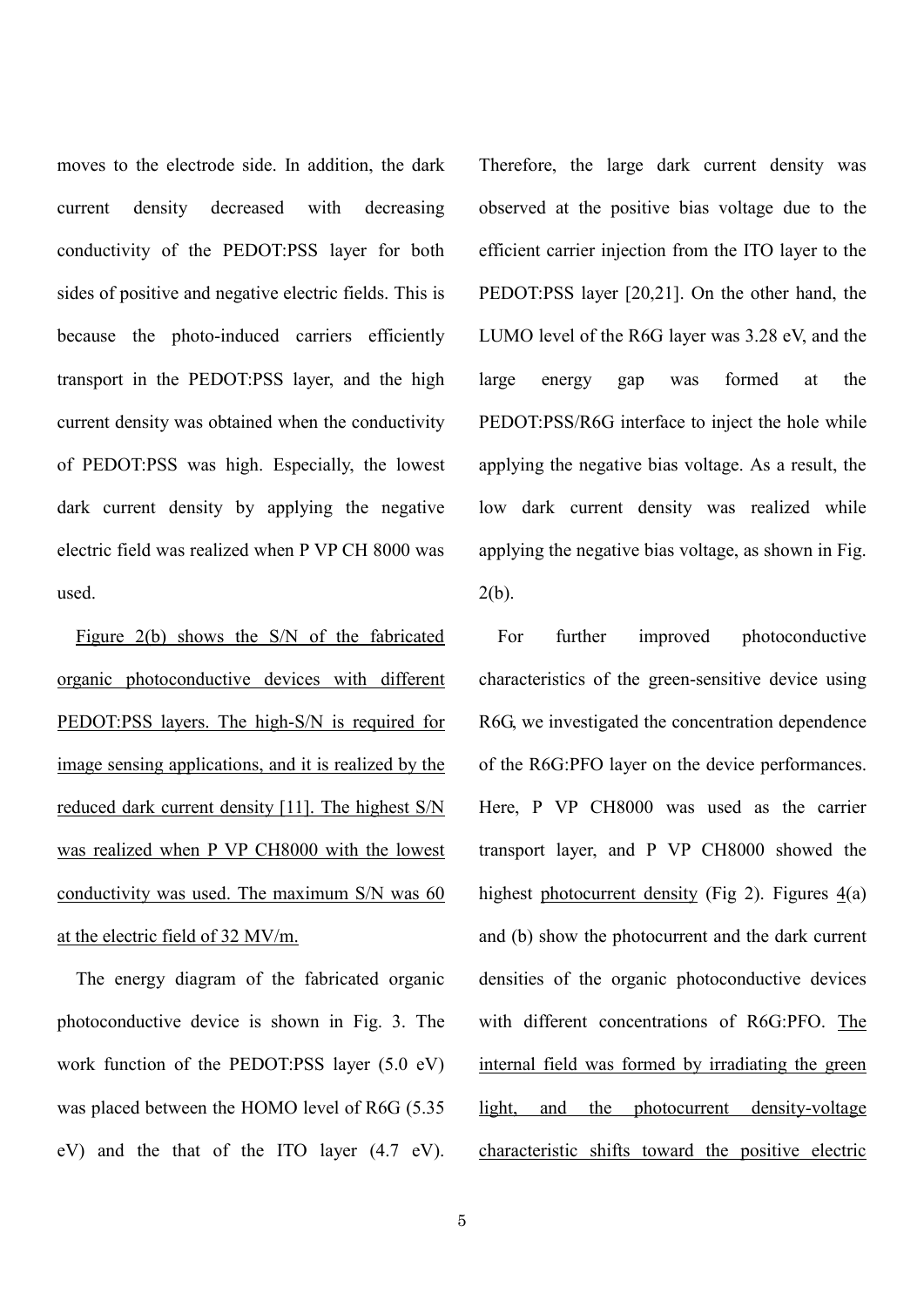field condition when the concentration of R6G was less than 30 %. Both the photocurrent and the dark current densities tended to increase with increasing concentration of R6G. Since the absorption coefficient of the R6G:PFO layer increases with increasing concentration of R6G, the large amount of photo-induced carriers are generated in the organic layer. In addition, the HOMO/LUMO levels of R6G act as the carrier transport pass from the photoconductive layer to the electrode. Therefore, the large current density was observed at the high concentration condition. However, the increase trend of the dark current density was suppressed up to 30 % while applying the negative bias voltage even though the photocurrent density continuously increased with increasing concentration of R6G. The most likely cause is that the aggregated R6G causes the increased dark current density; therefore, the low dark current density was suppressed at the low concentration region less than 30 %.

Figures  $\frac{5}{a}$  and (b) show the EQE and the S/N of the organic photoconductive devices with different concentration of R6G ranged from 10 to 30 wt%. Here, the current density-voltage characteristics provided only at the concentration of less than 30 %

The EQE increased with increasing concentration of R6G in PFO due to the high photocurrent density, as shown in Fig. 4(a). The highest EQE of 32.6 % was realized at -34 MV/m. In addition, the S/N also increased with increased concentration of R6G while applying the negative bias voltage. The S/Ns were almost same for all the devices when the positive bias voltage was applied due to the large dark current density, as shown in Fig. 3(b).

# **Conclusion**

The EQE and S/N were improved by optimizing the conductivity of PEDOT:PSS layer and the concentration of R6G. The low-conductivity of the PEDOT:PSS layer is important factor to reduce the dark current density, resulting in the high S/N. The maximum EQE of 32.6 % was achieved by optimizing the concentration of R6G.

## **References**

[1] Krebs, F.C., (2009). Sol. Energy Mater. Sol. Cells, 93, 394.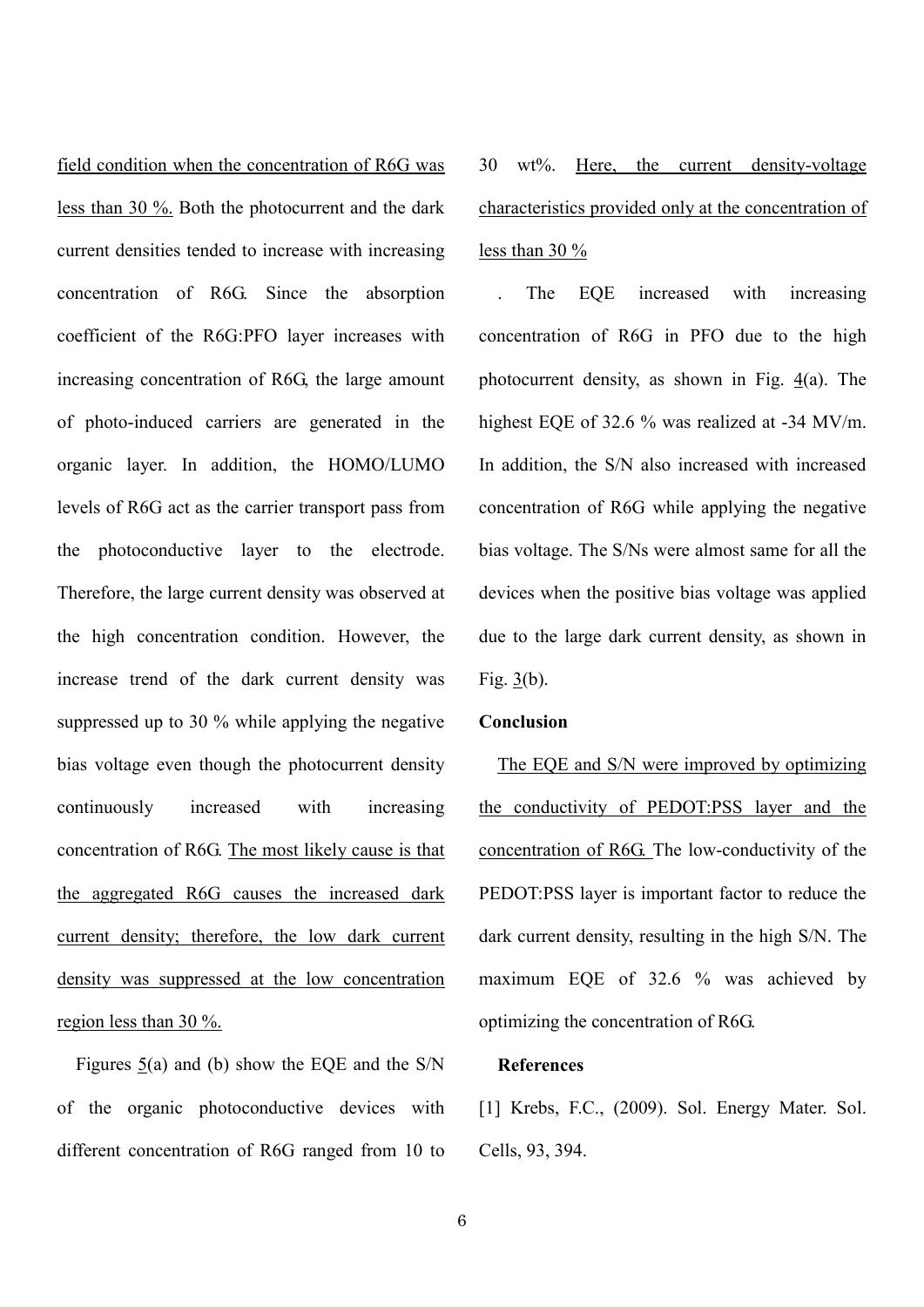- [2] Fukuda, T., Asaki, H., Asano, T., Takagi, K., Honda, Z., Kamata, N., Ju, J., & Yamagata, Y., (2011). Thin Solid Films, 520, 600.
- [3] Aihara, S., Seo, H., Namba, M., Watabe, T., Ohtake, H., Kubota, M., Egami, N., Hiramatsu, T., Matsuda, T., Furuta, M., Nitta, H., & Hirao, T., (2009). IEEE Trans. Electron. Dev., 56, 2570.
- [4] Lamprecht, B., Thünauer, R., Köstler, S., Jakopic, G., Leising, G., & Krenn, J.R., (2008). Phys. Stat. Sol. (RRL), 2, 178.
- [5] Street, R.A., Graham, J., Popovic, Z.D., Hor, A.,

Ready, S., & Ho, J., (2002). J. Non-Cryst. Sol., 299-302, 1240.

- [6] Fukuda, T., Komoriya, M., Mori, R., Honda, Z., Takahashi, K., & Kamata, N., (2009). Mol. Cryst. Liq. Cryst., 504, 212.
- [7] Seo, H., Aihara, S., Watabe, T., Ohtake, H., Kubota, M., & Egami, N., (2007). Jpn. J. Appl. Phys., 49, L1240.
- [8] Yang, Y., Omi, S., Goto, R., Yahiro, M., Era, M.,
- Watanabe, H., Oki, Y., (2011). Org. Electron., 12, 405.
- [9] Higashi, Y., Kim, K.-S., Jeon, H.-G., & Ichikawa, M., (2010). J. Appl. Phys., 108, 034502.
- [10] Fukuda, T., Kobayashi, R., Kamata, N., Airaha,
- S., Seo, H., Hatano, K., Terunuma, D., (2010). Jpn. J. Appl. Phys., 49, 01AC05.
- [11] Fukuda, T., Komoriya, M., Kobayashi, R., Ishimaru, Y., Kamata, N., (2009). Jpn. J. Appl. Phys., 48, 04C162.
- [12] Fukuda, T., Suzuki, T., Kobayashi, R., Honda, Z., & Kamata, N., (2009). Thin Solid Films, 518, 575.
- [13] Kobayashi, R., Fukuda, T., Suzuki, Y., Hatano,
- K., Kamata, N., Aihara, S., Seo, H., & Terunuma,
- D., (2010). Mol. Cryst. Liq. Cryst., 519, 206.
- [14] Fukuda, T., Kobayashi, R., Kamata, N.,
- Aihara, S., Seo, H., Hatano, K., & Terunuma, D.,
- (2010). Jpn. J. Appl. Phys., 49, 01AC05.
- [15] Vogel, R., Meredith, P., Harvey, M.D., &
- Rubinsztein-Dunlop, H., (2004). Spectrochim. Acta
- A, Mol. Biomol. Spectrosc., 60, 245.
- [16] Dolan, G., Goldschmidt, C.R., (1976). Chem. Phys. Lett., 39, 320.
- [17] Weijtens, C.H.L., Elsbergen, V.van, Kok, M.M.de, & Winter, S.H.P.M.de, (2005). Org. Electron., 6, 97.
- [18] Zhou, Y., Zhang, F., Tvingstedt, K., Barrau, S.,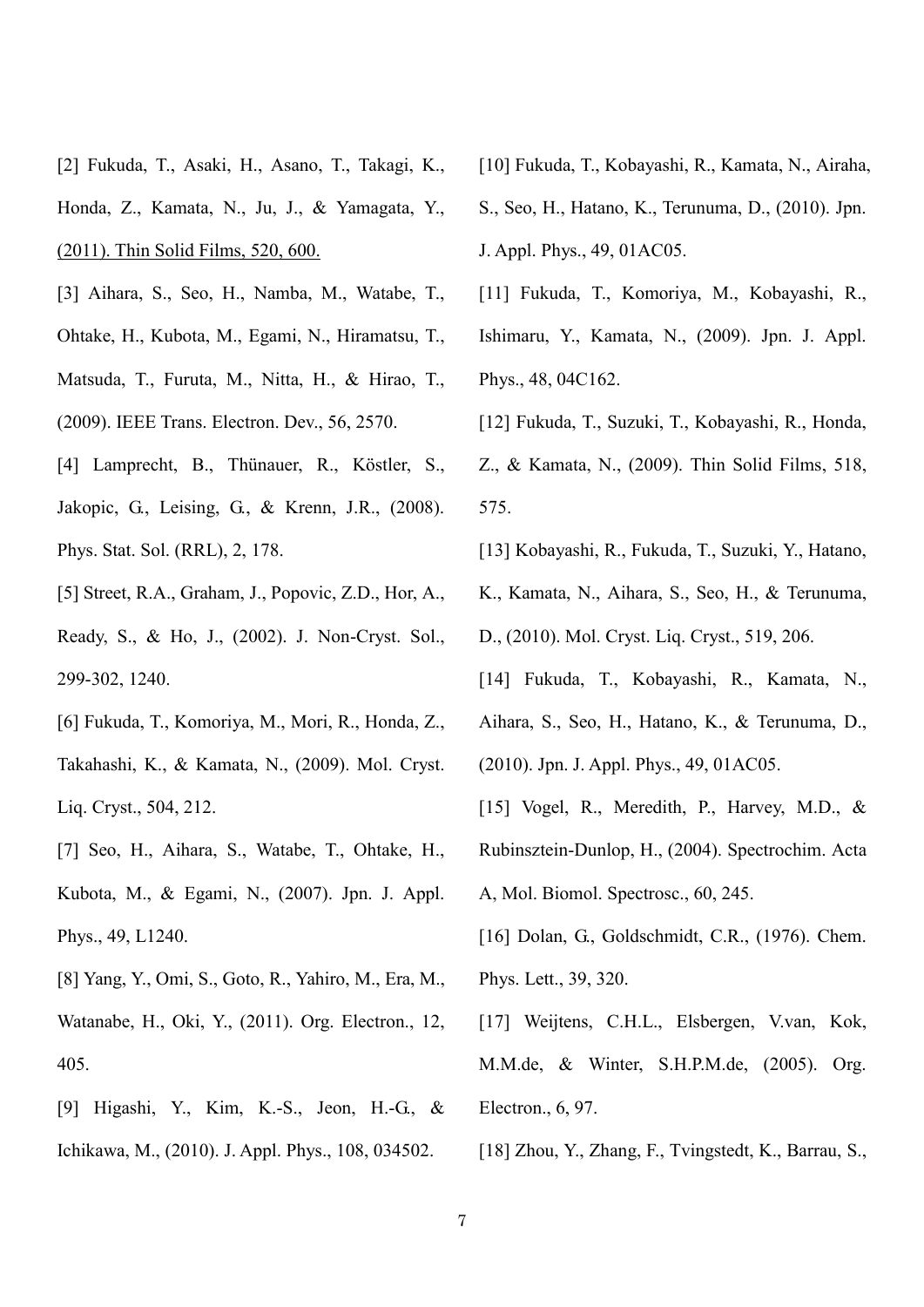- Li, F., Tian, W., & Inganäs, O., (2008). Appl. Phys. Lett., 92, 233308.
- [19] Kajii, H., Ohmori, Y., Maki, H., Sekimoto, Y.,
- Shigeno, Y., Takehara, N., & Nakagawa, H., (2008).

Jpn. J. Appl. Phys., 47, 460.

[20] Choulis, S.A., Choong, V.E., Patwardhan, A.,

Mathai, M.K., & So, F., (2006). Adv. Funct. Mater., 16, 1075.

- [21] Kok, M.M.de, Buechel, M., Vulto, S.I.E.,
- Weijer, P.van de, Meulenkamp, A., Winter, S.H.P.
- M. de, Mank, A.J.G., Vorstenbosch, H.J.M.,

Weijtens, C.H.L., Elsbergen, V. van, (2004). Phys. Stat. Sol. (a), 201, 1342.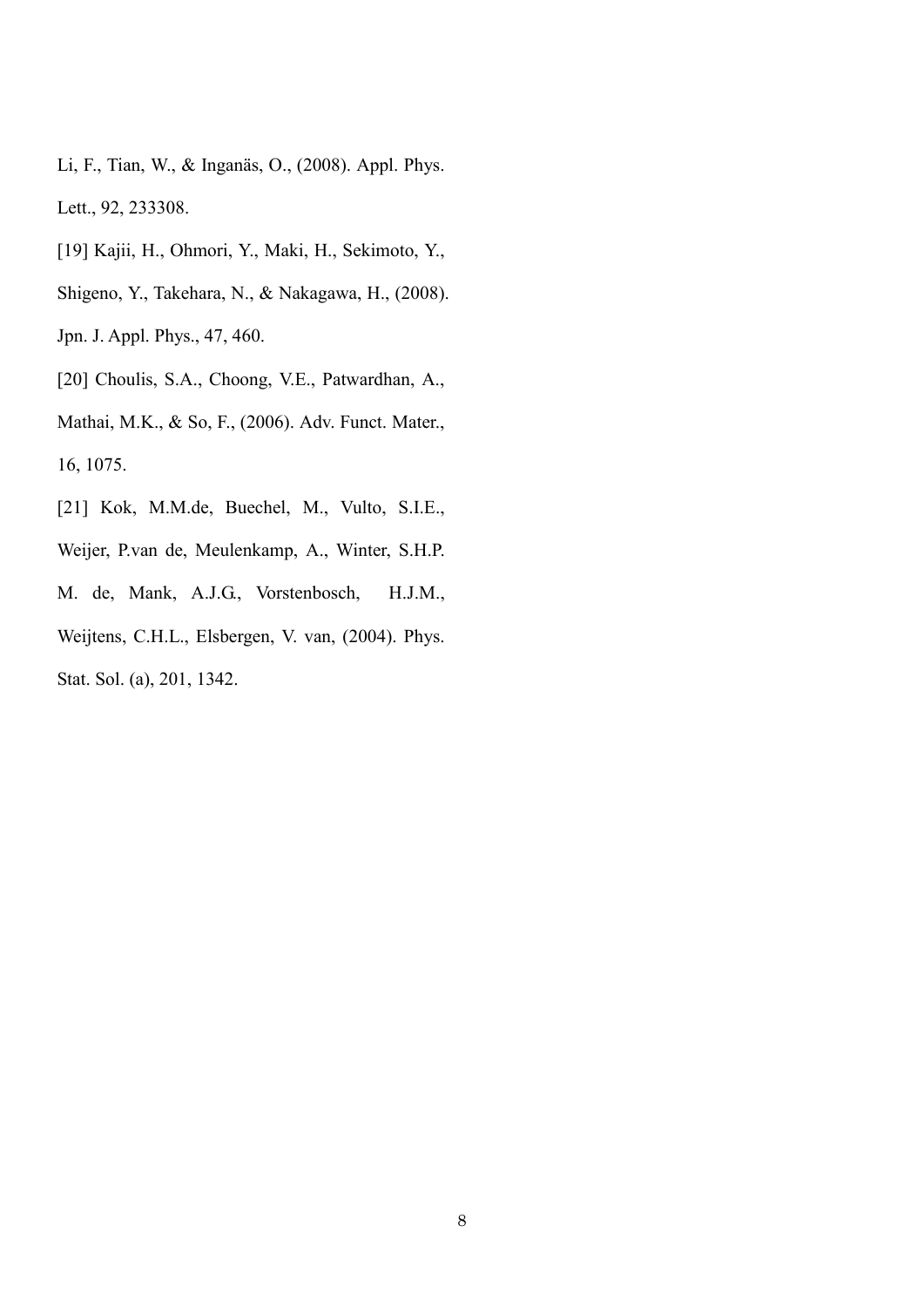# **Table and Figure Captions**

Table 1 Characteristics of used PEDOT:PSS.

Fig. 1 Absorption spectra of R6G and PFO neat films.

Fig. 2 (a) Photocurrent density while irradiating the green light and (b) the  $S/N$  of the organic photoconductive devices with different PEDOT:PSS layers.

Fig. 3 Energy diagram of the organic photoconductive device.

Fig. 4 (a) Photocurrent density while irradiating the green light and (b) the dark current density of organic photoconductive devices with different concentrations of R6G as a function of the electric field.

Fig. 5 (a) EQE and (b) the S/N of the greensensitive organic photoconductive devices with different concentrations of R6G ranged from 10 to 30 wt%.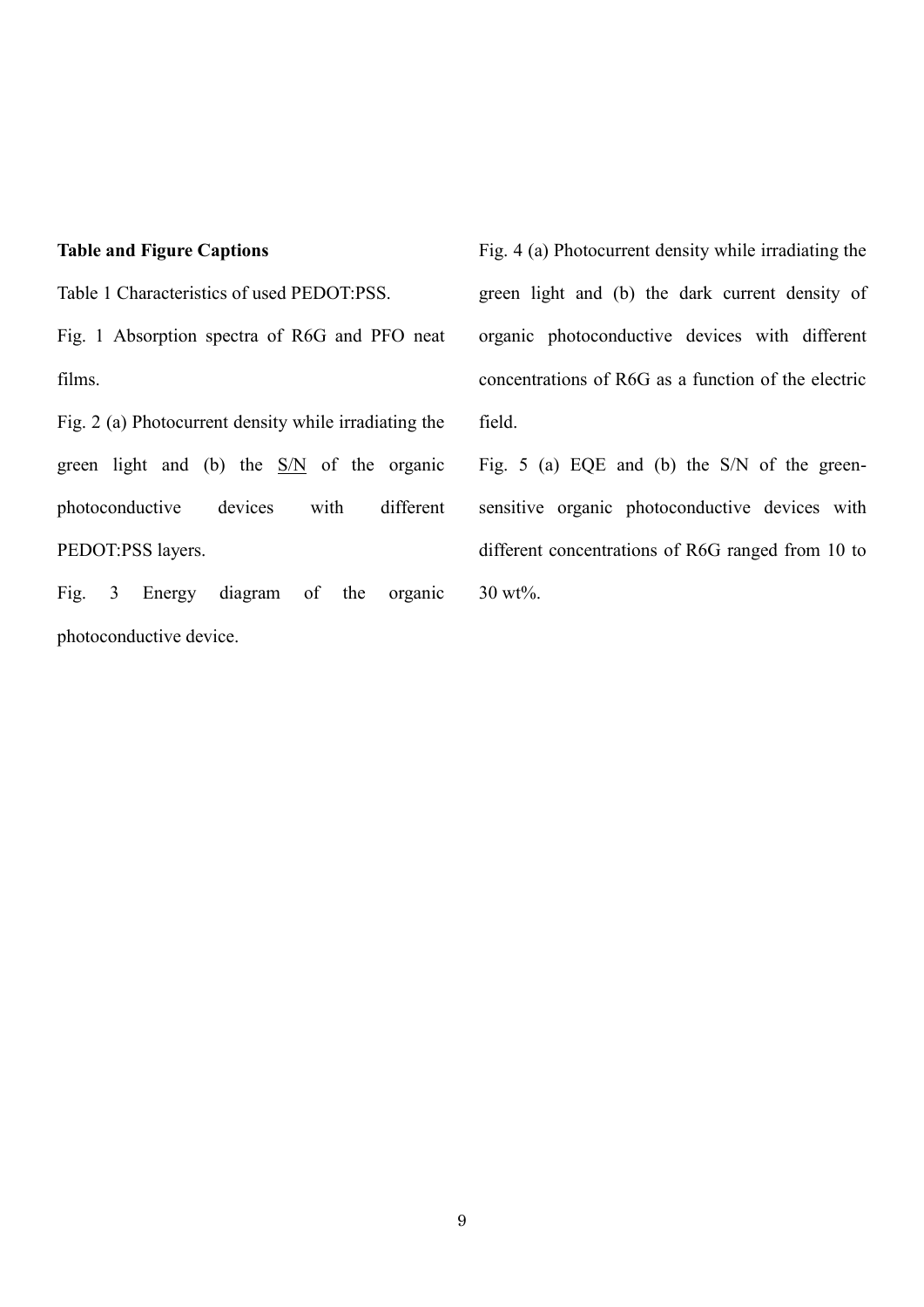|                    | Conductivity<br>(S/cm)                  | Viscosity<br>$(mPa \cdot s)$ | Ratio of<br>PEDT:PSS | Work function<br>(eV) |
|--------------------|-----------------------------------------|------------------------------|----------------------|-----------------------|
| <b>P VP CH8000</b> | $3.3\times10^{-6}$ 1.0 $\times10^{-5}$  | $9\sim20$                    | 1:20                 | $5.0 - 5.2$           |
| P VP AI 4083       | $2.0x10^{4} - 2.0x10^{3}$               | $5 \sim 12$                  | 1:6                  | $5.0 - 5.2$           |
| PHC V4             | $2.0 \times 10^{2} - 5.0 \times 10^{2}$ | $100 - 350$                  | 1:2.5                | $5.0 \sim 5.1$        |
| <b>PH500</b>       | $3.0\times10^{2} - 5.0\times10^{2}$     | $8 \sim 25$                  | 1:2.5                | $5.0 - 5.1$           |

Table 1 Characteristics of used PEDOT:PSS.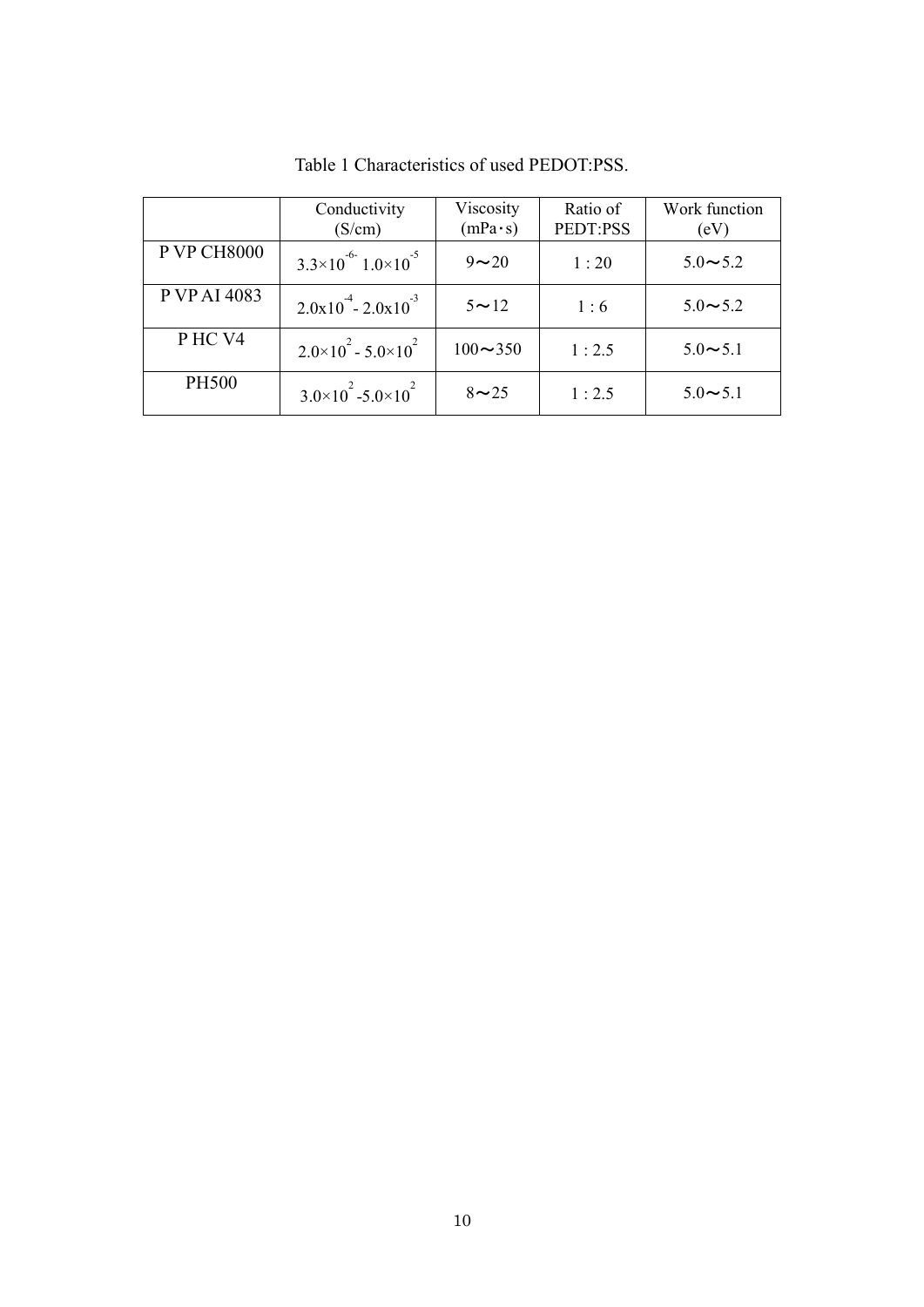

Fig. 1 Absorption spectra of R6G and PFO neat films.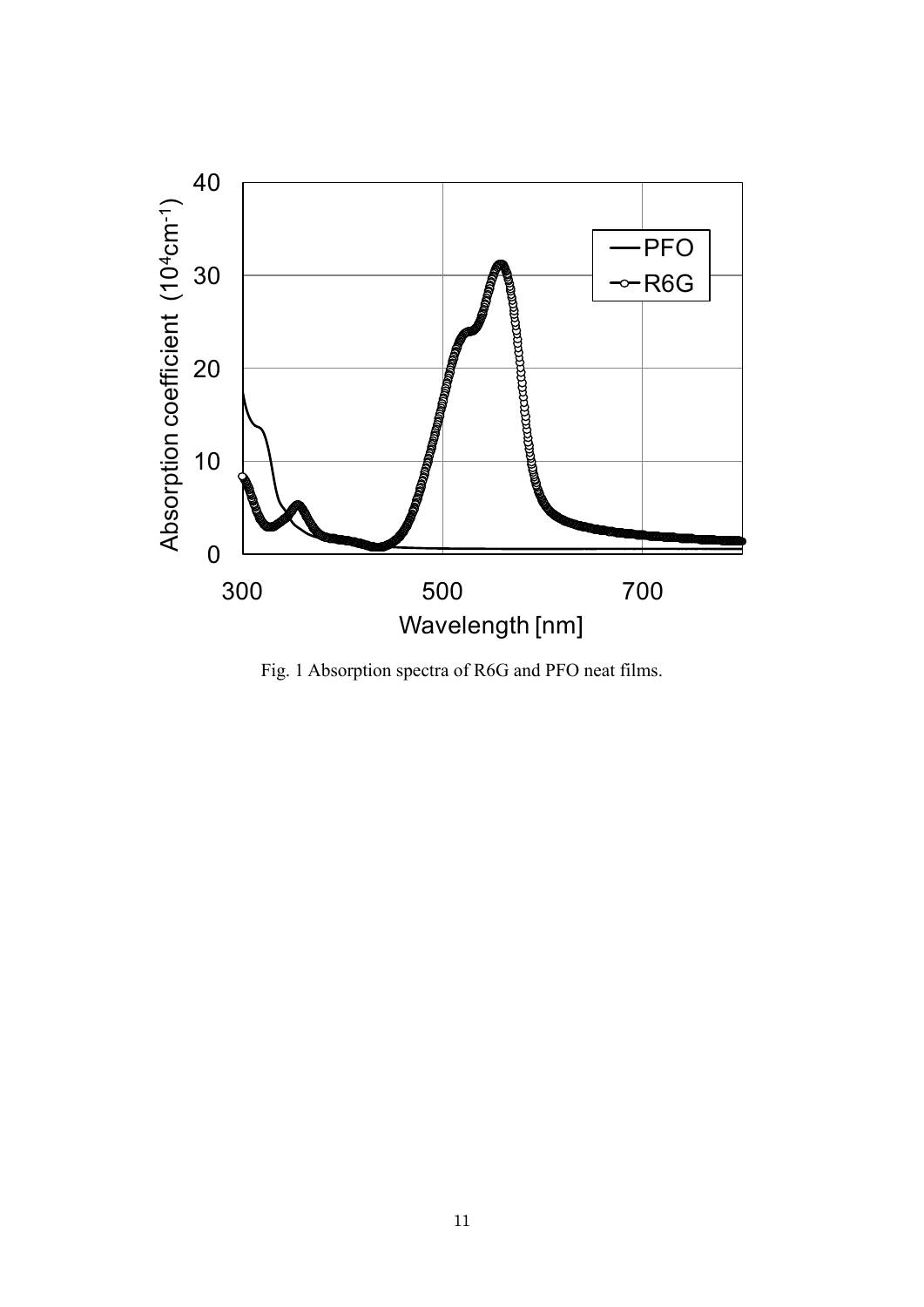

Fig. 2 (a) Photocurrent density while irradiating the green light and (b) the S/N of the organic photoconductive devices with different PEDOT:PSS layers.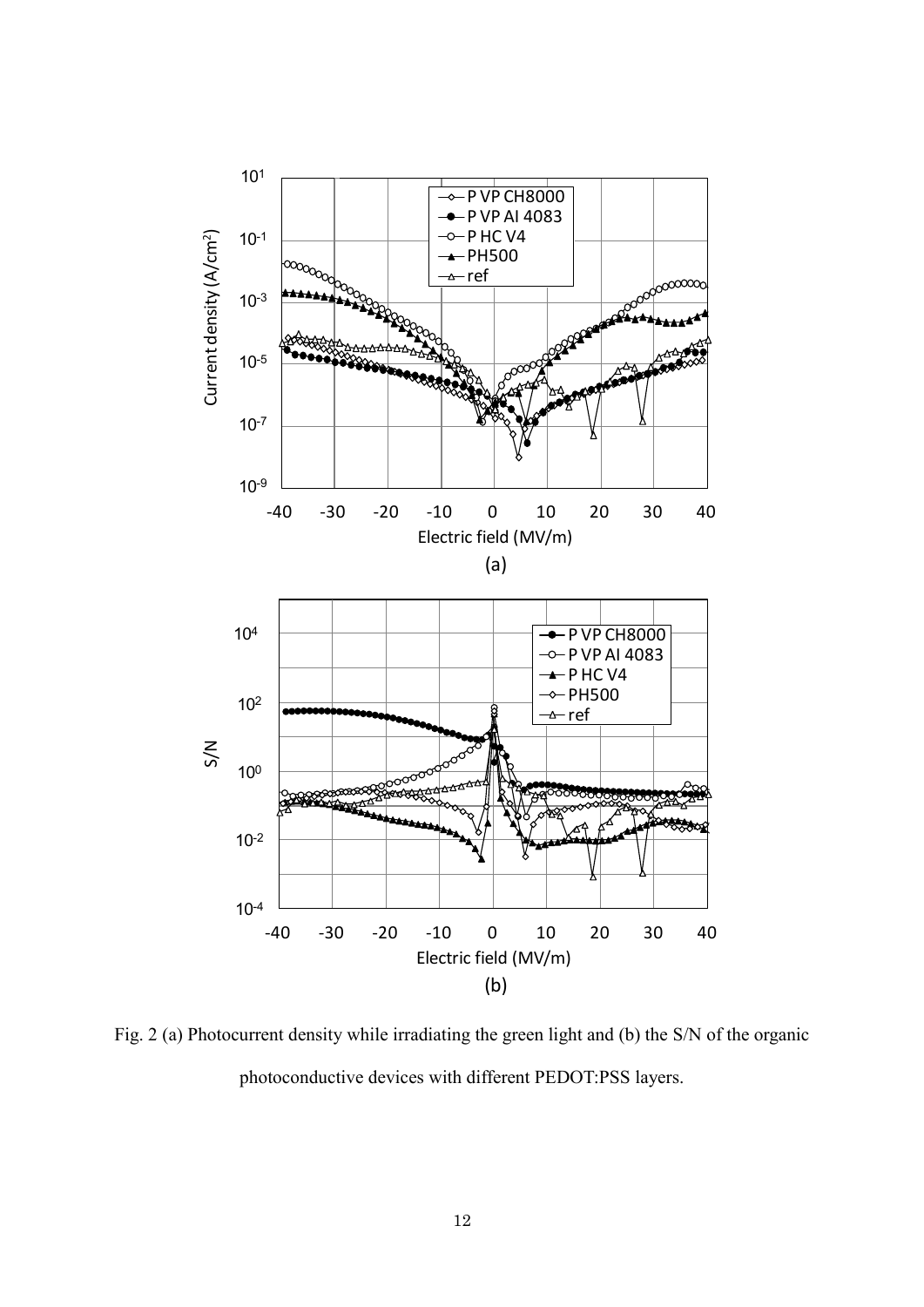

Fig. 3 Energy diagram of the organic photoconductive device.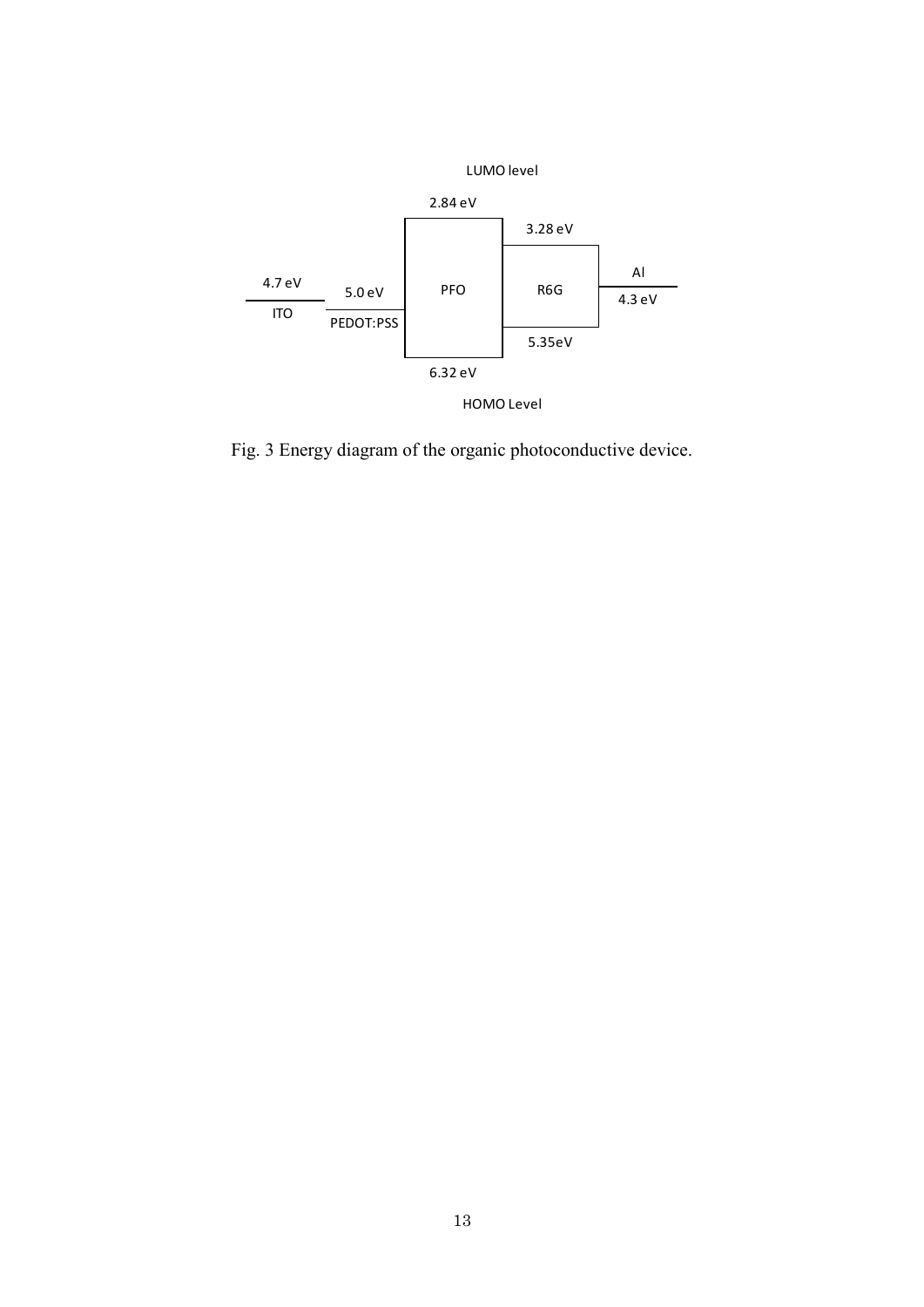

Fig. 4 (a) Photocurrent density while irradiating the green light and (b) the dark current density of organic photoconductive devices with different concentrations of R6G as a function of the electric field.